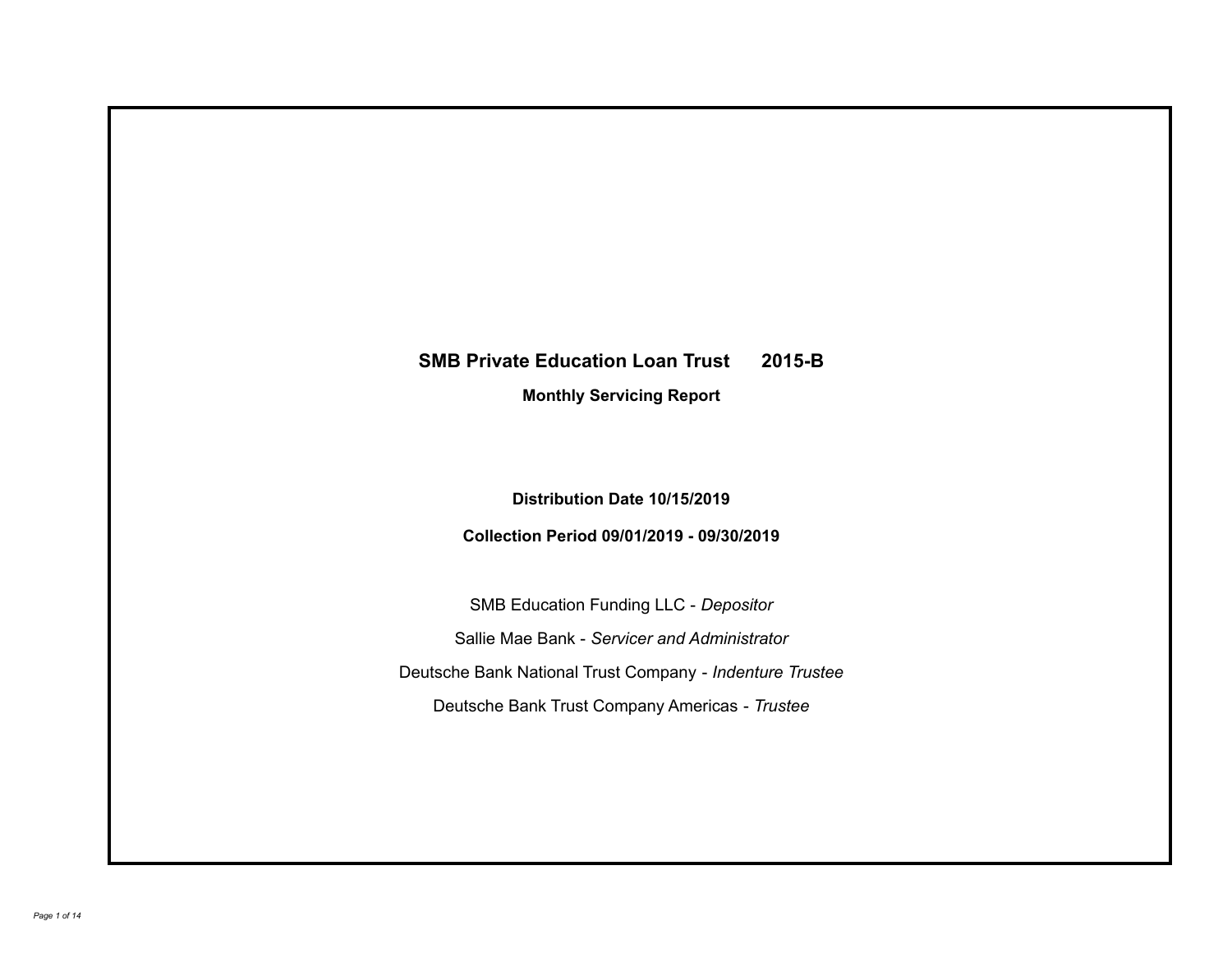|  | <b>Deal Parameters</b> |  |
|--|------------------------|--|
|  |                        |  |
|  |                        |  |

A

| <b>Student Loan Portfolio Characteristics</b>                  | <b>Settlement Date</b><br>07/30/2015 | 08/31/2019                        | 09/30/2019                        |
|----------------------------------------------------------------|--------------------------------------|-----------------------------------|-----------------------------------|
| <b>Principal Balance</b><br>Interest to be Capitalized Balance | \$700,964,388.29<br>42,430,107.89    | \$384,853,995.91<br>15,946,675.75 | \$377,431,845.06<br>15,960,998.95 |
| Pool Balance                                                   | \$743,394,496.18                     | \$400,800,671.66                  | \$393,392,844.01                  |
| Weighted Average Coupon (WAC)                                  |                                      |                                   |                                   |
| WAC1 (Contractual Interest Rate on the Loan)                   | 8.20%                                | 9.22%                             | 9.16%                             |
| WAC2 (Average of Applicable Interest Rate)                     | 8.18%                                | 9.14%                             | 9.08%                             |
| WAC3 (Average of Actual Interest Rate)                         | 8.13%                                | 9.06%                             | 9.00%                             |
| Weighted Average Remaining Term                                | 128.84                               | 120.40                            | 120.32                            |
| Number of Loans                                                | 63,899                               | 36,235                            | 35,671                            |
| Number of Borrowers                                            | 43,918                               | 25,201                            | 24,823                            |
| Pool Factor                                                    |                                      | 0.539149366                       | 0.529184499                       |
| Since Issued Total Constant Prepayment Rate (1)                |                                      | 9.05%                             | 9.07%                             |

| <b>Debt Securities</b> | <b>Cusip/Isin</b> | 09/16/2019      | 10/15/2019      |
|------------------------|-------------------|-----------------|-----------------|
| A <sub>2</sub> A       | 78448QAB4         | \$92,296,490.32 | \$88,765,951.19 |
| A2B                    | 78448QAC2         | \$43,263,979.84 | \$41,609,039.62 |
| A <sub>3</sub>         | 78448QAD0         | \$75,000,000.00 | \$75,000,000.00 |
|                        | 78448QAE8         | \$70,000,000.00 | \$70,000,000.00 |
|                        | 78448QAF5         | \$50,000,000.00 | \$50,000,000.00 |

| $\sim$<br>◡ | <b>Certificates</b> | Cusip/Isin | 09/16/2019   | 10/15/2019   |
|-------------|---------------------|------------|--------------|--------------|
|             | Residua             | 78448Q108  | \$100,000.00 | \$100,000.00 |

| D  | <b>Account Balances</b>                | 09/16/2019       | 10/15/2019       |
|----|----------------------------------------|------------------|------------------|
|    | Reserve Account Balance                | \$1,896,081.00   | \$1,896,081.00   |
|    |                                        |                  |                  |
| E. | <b>Asset / Liability</b>               | 09/16/2019       | 10/15/2019       |
|    | Overcollateralization Percentage       | 17.52%           | 17.29%           |
|    | Specified Overcollateralization Amount | \$120,240,201.50 | \$118,017,853.20 |
|    | Actual Overcollateralization Amount    | \$70,240,201.50  | \$68,017,853.20  |

(1) Since Issued Total CPR calculations found in monthly servicing reports issued on or prior to September 15, 2015 originally included loans that were removed from the pool by the sponsor because they became ineligible for the pool between the cut-off date and settlement date. On October 5, 2015, Since Issued Total CPR calculations were revised to exclude these loans and all prior monthly servicing reports were restated. For additional information, see 'Since Issued CPR Methodology' found on page 11 of this report.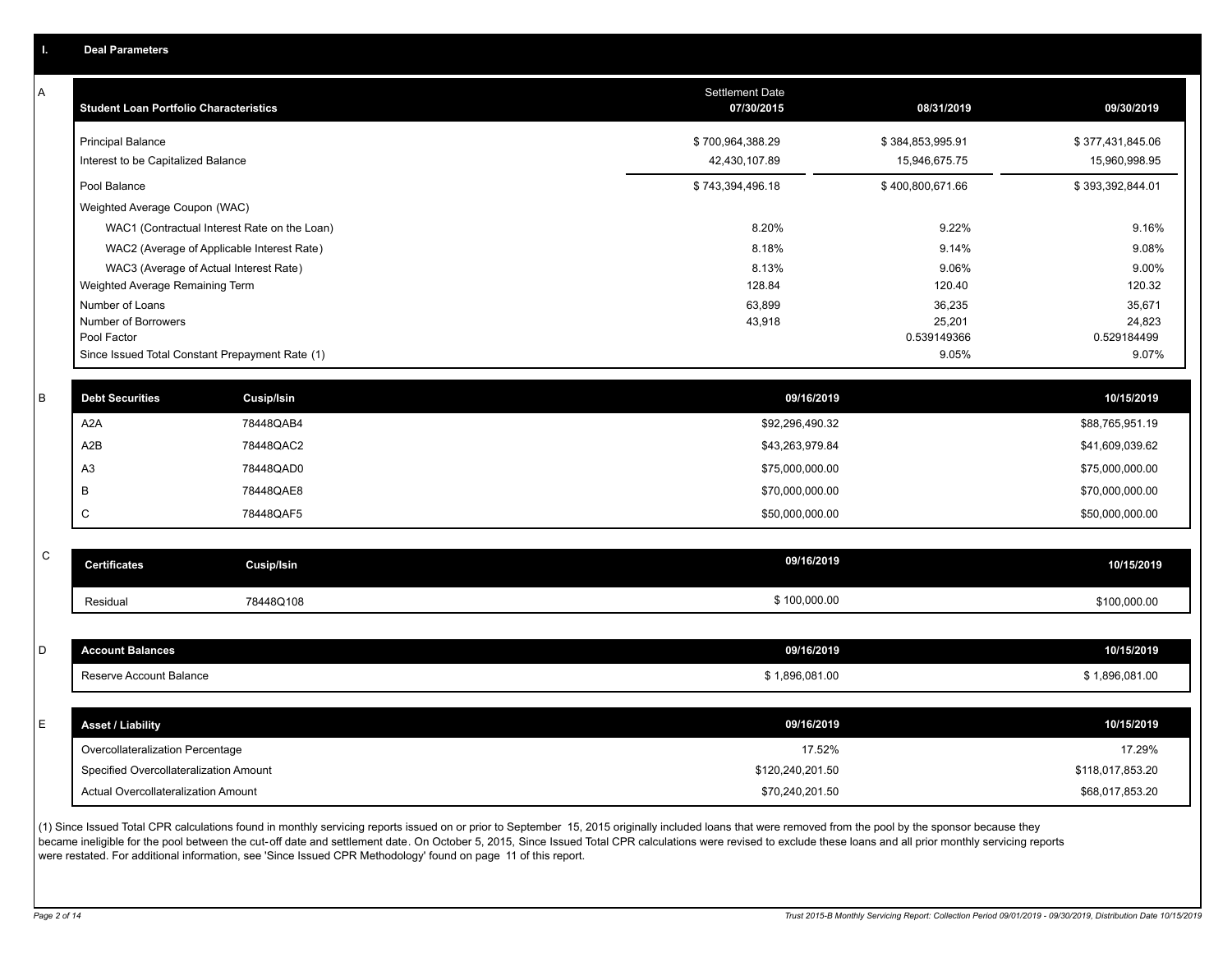| Ш. | 2015-B Trust Activity 09/01/2019 through 09/30/2019              |                |
|----|------------------------------------------------------------------|----------------|
| A  | <b>Student Loan Principal Receipts</b>                           |                |
|    | <b>Borrower Principal</b>                                        | 7,201,545.03   |
|    | Consolidation Activity Principal                                 | 0.00           |
|    | Seller Principal Reimbursement                                   | 0.00           |
|    | Servicer Principal Reimbursement                                 | 0.00           |
|    | Delinquent Principal Purchases by Servicer                       | 0.00           |
|    | <b>Other Principal Deposits</b>                                  | 176,354.46     |
|    | <b>Total Principal Receipts</b>                                  | \$7,377,899.49 |
| В  | <b>Student Loan Interest Receipts</b>                            |                |
|    | <b>Borrower Interest</b>                                         | 2,182,689.15   |
|    | <b>Consolidation Activity Interest</b>                           | 0.00           |
|    | Seller Interest Reimbursement                                    | 0.00           |
|    | Servicer Interest Reimbursement                                  | 0.00           |
|    | Delinquent Interest Purchases by Servicer                        | 0.00           |
|    | <b>Other Interest Deposits</b>                                   | 8,912.81       |
|    | <b>Total Interest Receipts</b>                                   | \$2,191,601.96 |
| C  | <b>Recoveries on Realized Losses</b>                             | \$111,636.86   |
| D  | <b>Investment Income</b>                                         | \$18,520.30    |
| Е  | <b>Funds Borrowed from Next Collection Period</b>                | \$0.00         |
| F  | <b>Funds Repaid from Prior Collection Period</b>                 | \$0.00         |
| G  | Loan Sale or Purchase Proceeds                                   | \$0.00         |
| н  | Initial Deposits to Distribution Account                         | \$0.00         |
|    | <b>Excess Transferred from Other Accounts</b>                    | \$0.00         |
| J  | <b>Borrower Benefit Reimbursements</b>                           | \$0.00         |
| Κ  | <b>Other Deposits</b>                                            | \$0.00         |
| L  | <b>Other Fees Collected</b>                                      | \$0.00         |
| М  | <b>AVAILABLE FUNDS</b>                                           | \$9,699,658.61 |
| N  | Non-Cash Principal Activity During Collection Period             | \$(44,251.36)  |
| O  | Aggregate Purchased Amounts by the Depositor, Servicer or Seller | \$185,267.27   |
|    |                                                                  |                |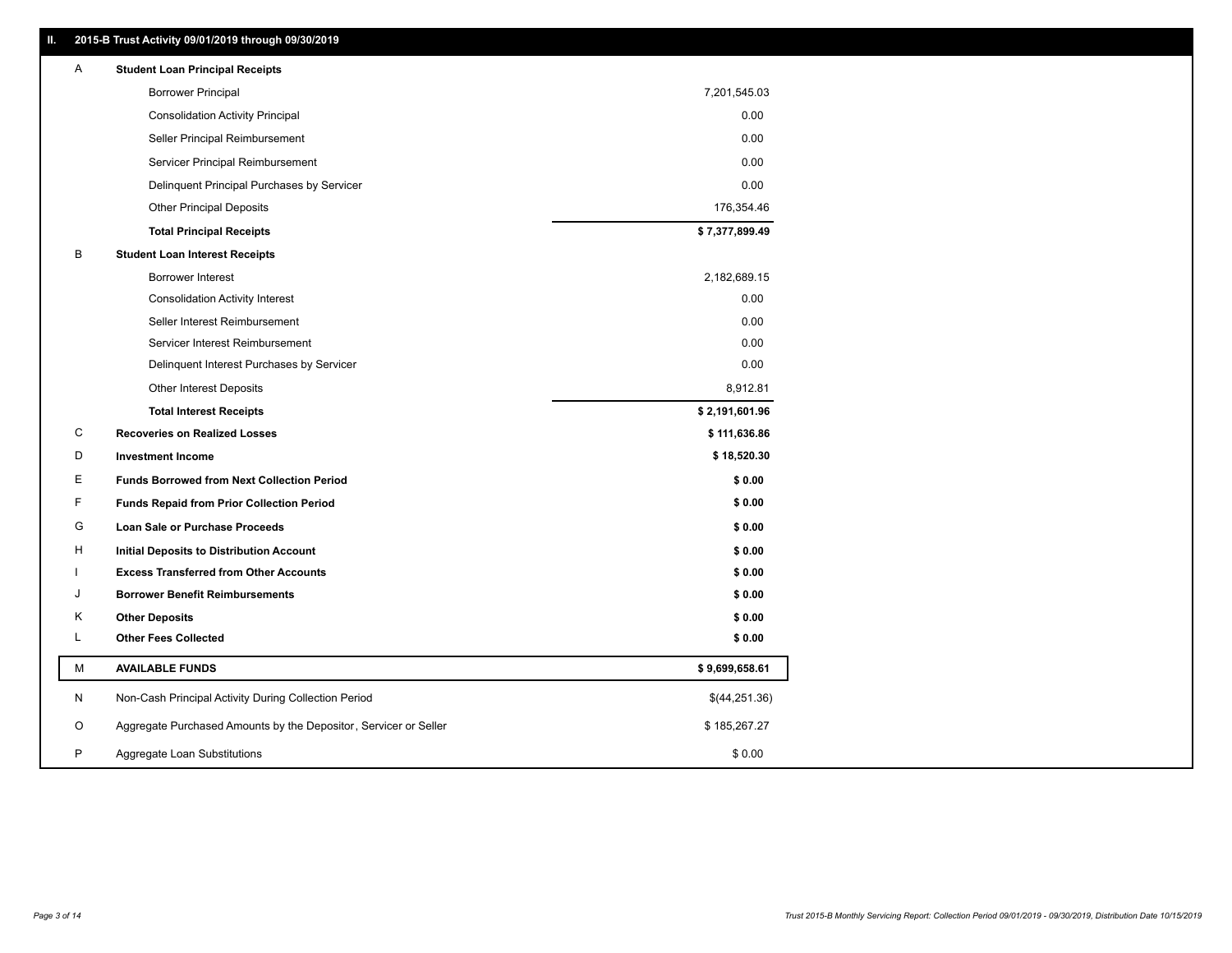#### **09/30/2019 08/31/2019 Wtd Avg Coupon # Loans Principal and Interest Accrued to Capitalize % of Principal % of Loans in Repay (1) Wtd Avg Coupon # Loans Principal and Interest Accrued to Capitalize % of Principal % of Loans in Repay (1)**  INTERIM: IN SCHOOL 10.49% 849 \$13,678,252.25 3.477% - % 10.56% 926 \$15,011,809.93 3.745% - % GRACE 10.23% 615 \$10,123,945.31 2.573% - % 10.30% 555 \$8,950,599.64 2.233% - % DEFERMENT 10.14% 2,294 \$31,353,074.89 7.970% - % 10.24% 2,217 \$30,436,476.27 7.594% - % REPAYMENT: CURRENT 8.77% 29,647 \$305,702,062.89 77.709% 90.381% 8.84% 30,303 \$313,933,764.27 78.327% 90.627% 31-60 DAYS DELINQUENT 8.80% 617 \$8,402,522.61 2.136% 2.484% 8.79% 605 \$8,266,275.96 2.062% 2.386% 61-90 DAYS DELINQUENT 8.26% 306 \$4,638,929.51 1.179% 1.372% 7.86% 306 \$4,852,416.88 1.211% 1.401% > 90 DAYS DELINQUENT 9.45% 153 \$2,478,575.91 0.630% 0.733% 10.19% 158 \$2,188,961.49 0.546% 0.632% FORBEARANCE 9.30% 1,190 \$17,015,480.64 4.325% 5.031% 9.30% 1,165 \$17,160,367.22 4.282% 4.954% **TOTAL 35,671 \$393,392,844.01 100.00% 100.00% 36,235 \$400,800,671.66 100.00% 100.00% Loans by Repayment Status** Percentages may not total 100% due to rounding \*

1 Loans classified in "Repayment" include any loan for which interim interest only, \$25 fixed payments or full principal and interest payments are due.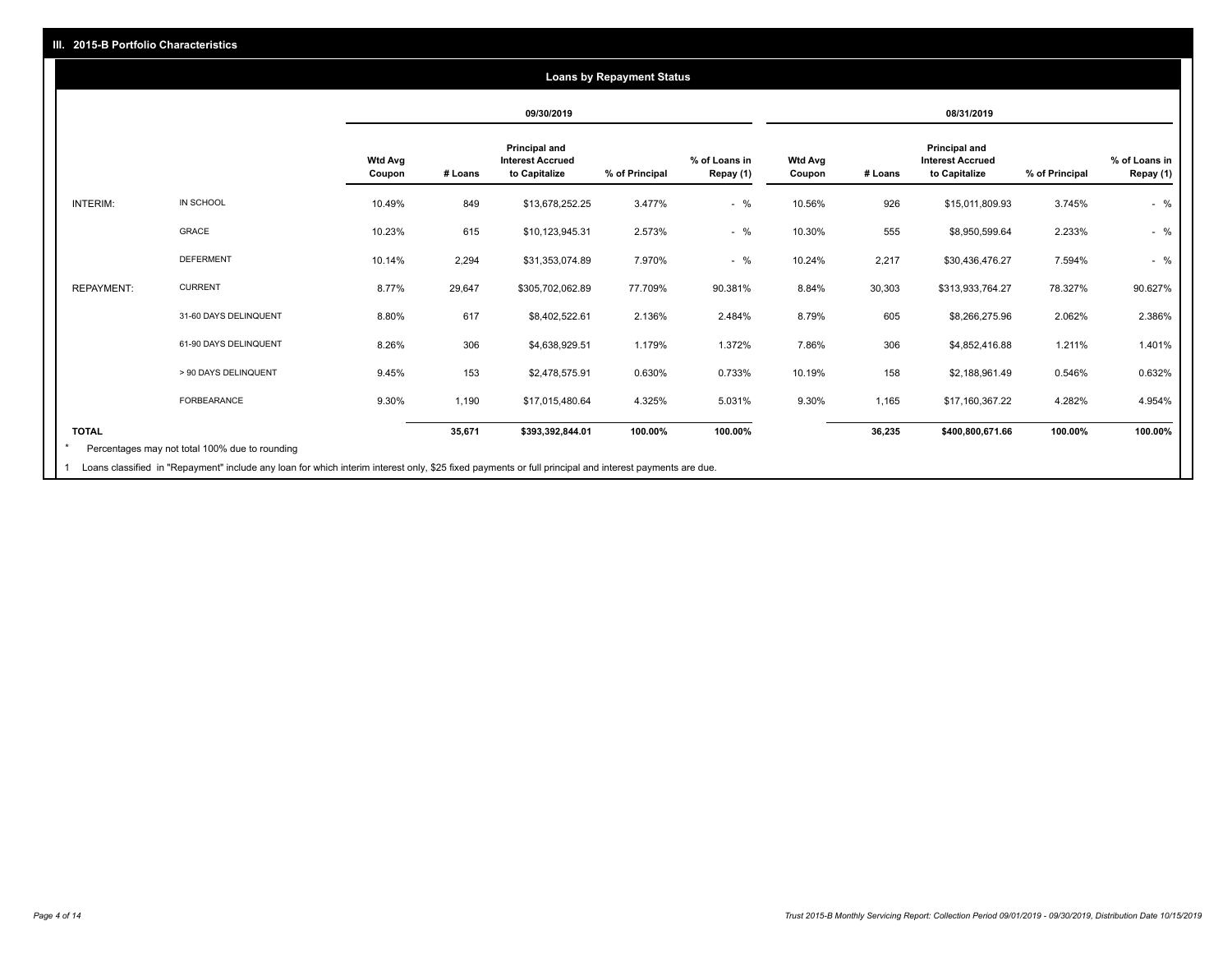|                 |                       |                          |         | 09/30/2019                                                       |                |                                |                          |         | 08/31/2019                                                |                |                                |
|-----------------|-----------------------|--------------------------|---------|------------------------------------------------------------------|----------------|--------------------------------|--------------------------|---------|-----------------------------------------------------------|----------------|--------------------------------|
|                 |                       | <b>Wtd Avg</b><br>Coupon | # Loans | <b>Principal and</b><br><b>Interest Accrued</b><br>to Capitalize | % of Principal | % of Loans in<br>P&I Repay (2) | <b>Wtd Avg</b><br>Coupon | # Loans | Principal and<br><b>Interest Accrued</b><br>to Capitalize | % of Principal | % of Loans in<br>P&I Repay (2) |
| <b>INTERIM:</b> | IN SCHOOL             | 10.14%                   | 1,633   | \$25,267,988.63                                                  | 6.423%         | $-$ %                          | 10.21%                   | 1,763   | \$27,393,475.85                                           | 6.835%         | $-$ %                          |
|                 | GRACE                 | 9.87%                    | 1,131   | \$17,820,110.13                                                  | 4.530%         | $-$ %                          | 9.96%                    | 1,040   | \$16,095,250.46                                           | 4.016%         | $-$ %                          |
|                 | <b>DEFERMENT</b>      | 9.82%                    | 4,182   | \$54,901,844.57                                                  | 13.956%        | $-$ %                          | 9.90%                    | 3,969   | \$52,346,299.83                                           | 13.060%        | $-$ %                          |
| P&I REPAYMENT:  | <b>CURRENT</b>        | 8.65%                    | 26,479  | \$263,165,043.59                                                 | 66.896%        | 89.087%                        | 8.74%                    | 27,256  | \$272,842,361.14                                          | 68.074%        | 89.467%                        |
|                 | 31-60 DAYS DELINQUENT | 8.76%                    | 603     | \$8,188,109.21                                                   | 2.081%         | 2.772%                         | 8.71%                    | 585     | \$7,992,731.59                                            | 1.994%         | 2.621%                         |
|                 | 61-90 DAYS DELINQUENT | 8.22%                    | 301     | \$4,565,719.43                                                   | 1.161%         | 1.546%                         | 7.82%                    | 301     | \$4,788,772.29                                            | 1.195%         | 1.570%                         |
|                 | > 90 DAYS DELINQUENT  | 9.44%                    | 152     | \$2,468,547.81                                                   | 0.628%         | 0.836%                         | 10.18%                   | 156     | \$2,181,413.28                                            | 0.544%         | 0.715%                         |
|                 | <b>FORBEARANCE</b>    | 9.30%                    | 1,190   | \$17,015,480.64                                                  | 4.325%         | 5.760%                         | 9.30%                    | 1,165   | \$17,160,367.22                                           | 4.282%         | 5.627%                         |
| <b>TOTAL</b>    |                       |                          | 35,671  | \$393,392,844.01                                                 | 100.00%        | 100.00%                        |                          | 36,235  | \$400,800,671.66                                          | 100.00%        | 100.00%                        |

WAC reflects WAC3 To conform with company standard reporting these sections now include Princial and Interest Accrued to Capitalize .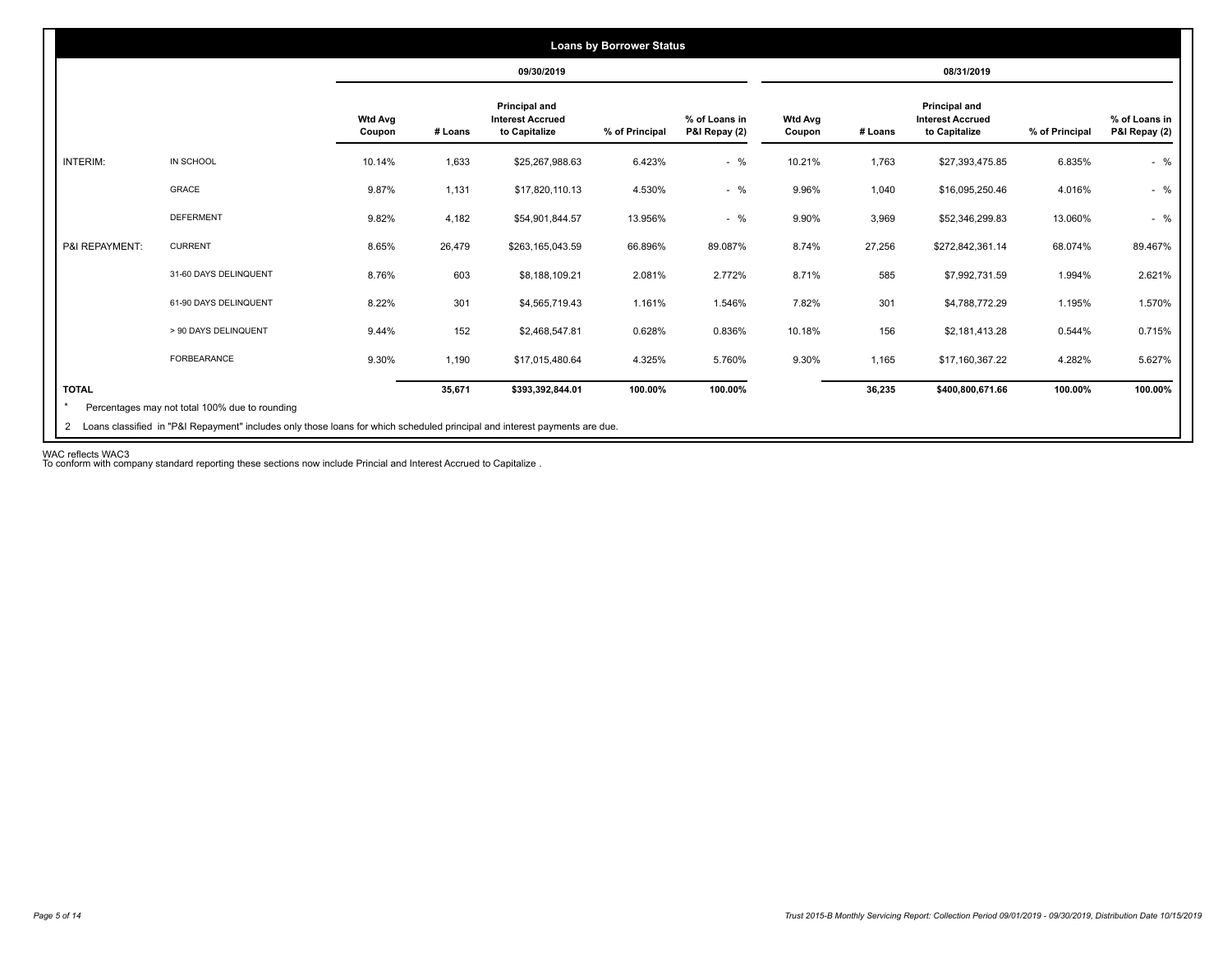|                                                                                                  | 9/30/2019        | 8/31/2019        |  |
|--------------------------------------------------------------------------------------------------|------------------|------------------|--|
| Pool Balance                                                                                     | \$393,392,844.01 | \$400,800,671.66 |  |
| Total # Loans                                                                                    | 35,671           | 36,235           |  |
| Total # Borrowers                                                                                | 24,823           | 25,201           |  |
| Weighted Average Coupon                                                                          | 9.08%            | 9.14%            |  |
| Weighted Average Remaining Term                                                                  | 120.32           | 120.40           |  |
| Percent of Pool - Cosigned                                                                       | 93.0%            | 93.0%            |  |
| Percent of Pool - Non Cosigned                                                                   | 7.0%             | 7.0%             |  |
| Borrower Interest Accrued for Period                                                             | \$2,829,232.68   | \$2,997,704.18   |  |
| Outstanding Borrower Interest Accrued                                                            | \$18,735,405.90  | \$18,778,151.46  |  |
| Gross Principal Realized Loss - Periodic *                                                       | \$669,190.60     | \$614,241.33     |  |
| Gross Principal Realized Loss - Cumulative *                                                     | \$29,613,958.72  | \$28,944,768.12  |  |
| Recoveries on Realized Losses - Periodic                                                         | \$111,636.86     | \$155,500.71     |  |
| Recoveries on Realized Losses - Cumulative                                                       | \$4,210,294.01   | \$4,098,657.15   |  |
| Net Losses - Periodic                                                                            | \$557,553.74     | \$458,740.62     |  |
| Net Losses - Cumulative                                                                          | \$25,403,664.71  | \$24,846,110.97  |  |
| Non-Cash Principal Activity - Capitalized Interest                                               | \$630,102.70     | \$466,023.34     |  |
| Since Issued Total Constant Prepayment Rate (CPR) (1)                                            | 9.07%            | 9.05%            |  |
| <b>Loan Substitutions</b>                                                                        | \$0.00           | \$0.00           |  |
| <b>Cumulative Loan Substitutions</b>                                                             | \$0.00           | \$0.00           |  |
| <b>Unpaid Servicing Fees</b>                                                                     | \$0.00           | \$0.00           |  |
| <b>Unpaid Administration Fees</b>                                                                | \$0.00           | \$0.00           |  |
| <b>Unpaid Carryover Servicing Fees</b>                                                           | \$0.00           | \$0.00           |  |
| Note Interest Shortfall                                                                          | \$0.00           | \$0.00           |  |
| Loans in Modification                                                                            | \$38,728,954.64  | \$40,014,528.35  |  |
| % of Loans in Modification as a % of Loans in Repayment (P&I)                                    | 13.91%           | 13.90%           |  |
|                                                                                                  |                  |                  |  |
| % Annualized Gross Principal Realized Loss - Periodic as a %<br>of Loans in Repayment (P&I) * 12 | 2.88%            | 2.56%            |  |
| % Gross Principal Realized Loss - Cumulative as a % of<br>Original Pool Balance                  | 3.98%            | 3.89%            |  |

\* In accordance with the Servicer's current policies and procedures, after September 1, 2017 loans subject to bankruptcy claims generally will not be reported as a charged- off unless and until they are delinguent for 120

(1) Since Issued Total CPR calculations found in monthly servicing reports issued on or prior to September 15, 2015 originally included loans that were removed from the pool by the sponsor because they became ineligible fo between the cut-off date and settlement date. On October 5, 2015, Since Issued Total CPR calculations were revised to exclude these loans and all prior monthly servicing reports were restated. For additional information, s Issued CPR Methodology' found on page 11 of this report.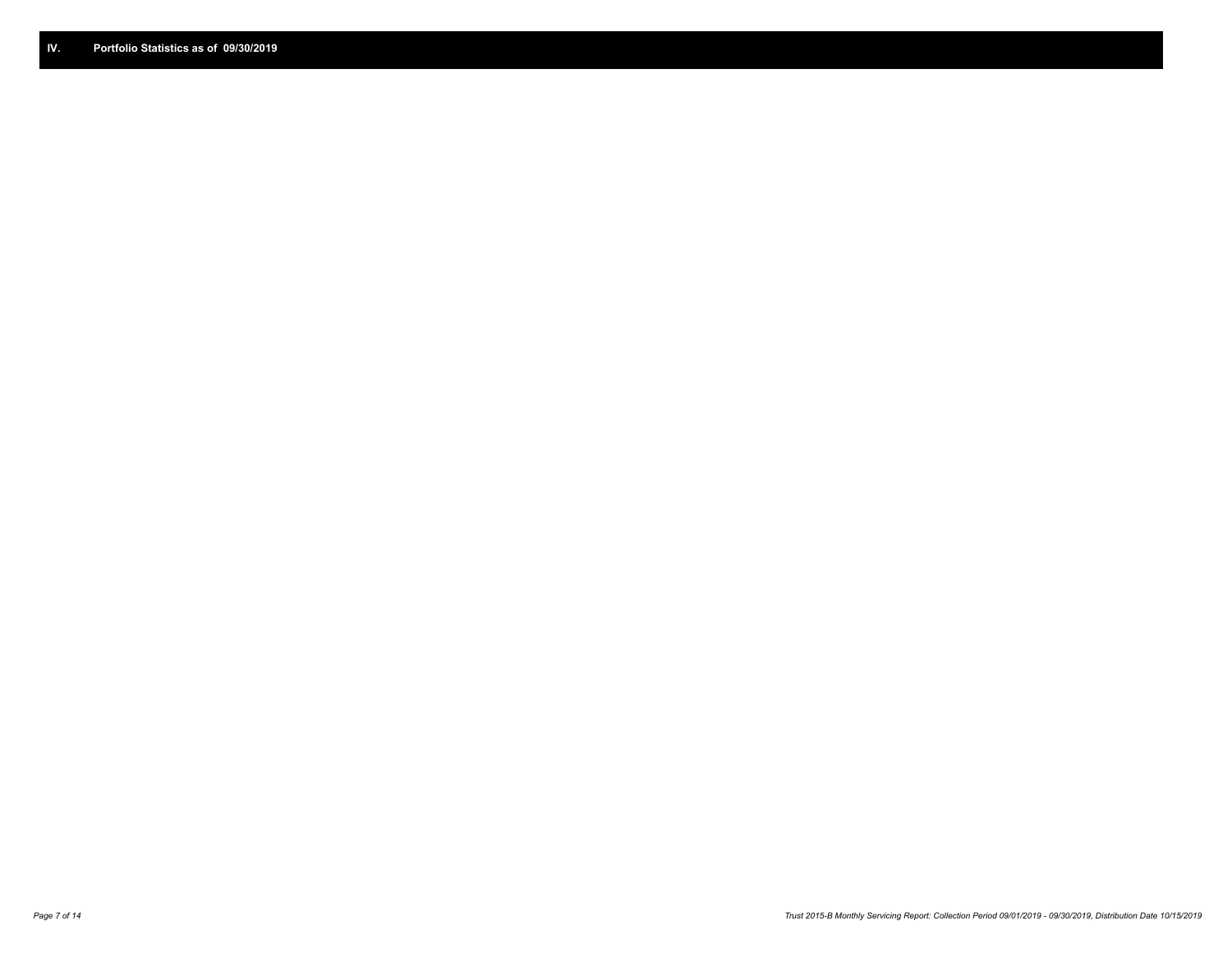| Loan Program                       |                                   |         |                  |          |
|------------------------------------|-----------------------------------|---------|------------------|----------|
|                                    | Weighted<br><b>Average Coupon</b> | # LOANS | <b>\$ AMOUNT</b> | $%$ *    |
| - Smart Option Interest-Only Loans | 8.09%                             | 7,277   | \$56,394,560.98  | 14.335%  |
| - Smart Option Fixed Pay Loans     | 8.95%                             | 9,545   | \$122,650,530.45 | 31.178%  |
| - Smart Option Deferred Loans      | 9.26%                             | 18,849  | \$214,347,752.58 | 54.487%  |
| - Other Loan Programs              | $0.00\%$                          | 0       | \$0.00           | 0.000%   |
| <b>Total</b>                       | $9.00\%$                          | 35,671  | \$393,392,844.01 | 100.000% |

\* Percentages may not total 100% due to rounding

B

C

A

**Index Type**

|                       | Weighted<br><b>Average Coupon</b> | # LOANS | <b>S AMOUNT</b>  | $%$ *    |
|-----------------------|-----------------------------------|---------|------------------|----------|
| - Fixed Rate Loans    | 7.25%                             | 8,071   | \$107,278,928.64 | 27.270%  |
| - LIBOR Indexed Loans | 9.65%                             | 27,600  | \$286,113,915.37 | 72.730%  |
| - Other Index Rates   | $0.00\%$                          | 0       | \$0.00           | 0.000%   |
| <b>Total</b>          | $9.00\%$                          | 35,671  | \$393,392,844.01 | 100.000% |

\* Percentages may not total 100% due to rounding

# **Weighted Average Recent FICO**

| 3,340<br>2,459<br>3,670 | \$37,325,447.09<br>\$28,061,719.64<br>\$41,708,062.92 | 9.488%<br>7.133% |
|-------------------------|-------------------------------------------------------|------------------|
|                         |                                                       |                  |
|                         |                                                       |                  |
|                         |                                                       | 10.602%          |
| 7,372                   | \$84,886,364.38                                       | 21.578%          |
| 18,829                  | \$201,401,538.33                                      | 51.196%          |
|                         | \$9,711.65                                            | 0.002%           |
| 35,671                  | \$393,392,844.01                                      | 100.000%         |
|                         |                                                       |                  |

WAC reflects WAC3 To conform with company standard reporting these sections now include Princial and Interest Accrued to Capitalize .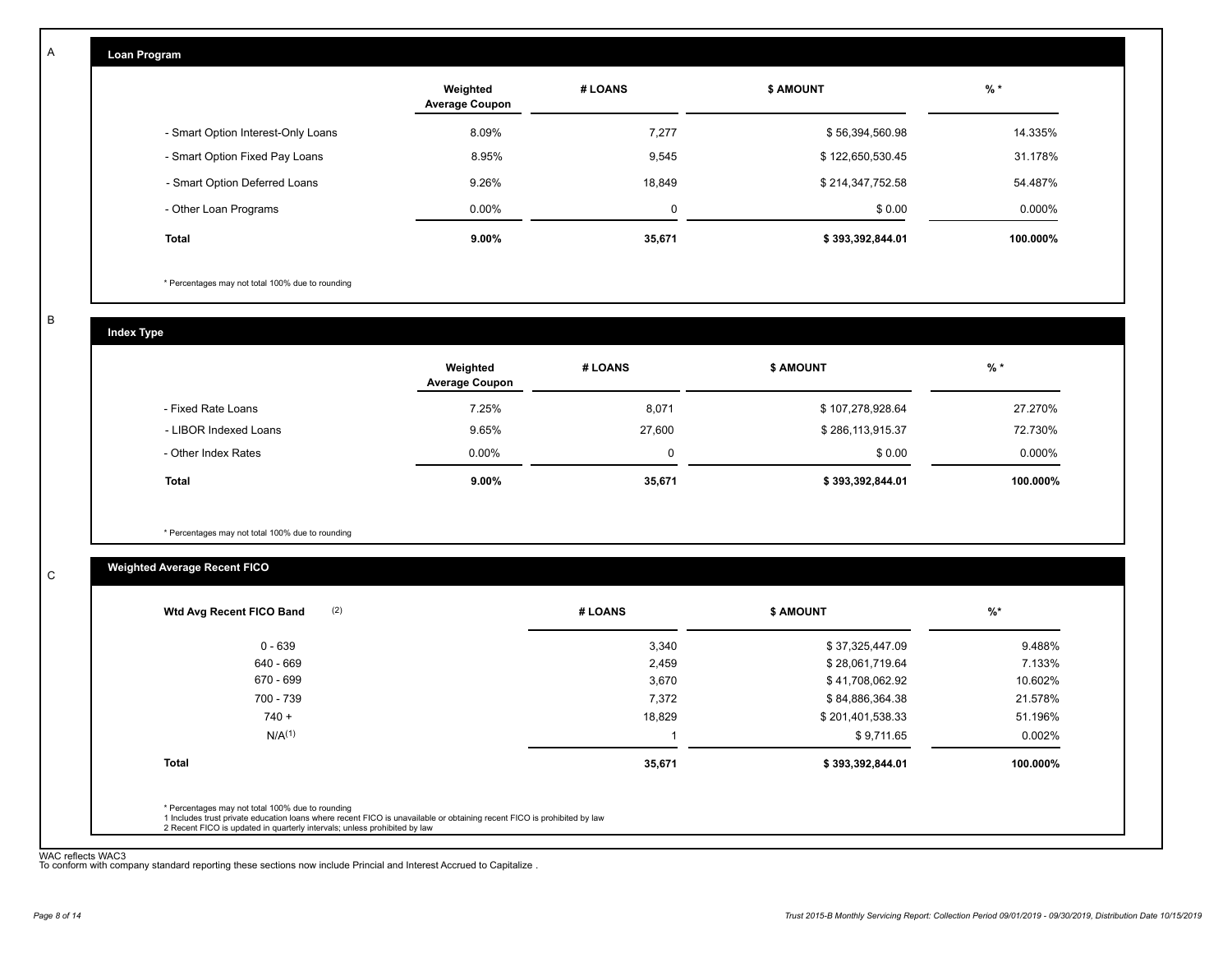| А. |     | <b>Reserve Account</b>               |
|----|-----|--------------------------------------|
|    |     | Specified Reserve Account Balance    |
|    |     | Actual Reserve Account Balance       |
| В. |     | <b>Principal Distribution Amount</b> |
|    | i.  | Class A Notes Outstanding            |
|    | ii. | Pool Balance                         |
|    |     |                                      |

| iii.  | First Priority Principal Distribution Amount (i - ii)                                       | \$0.00           |  |
|-------|---------------------------------------------------------------------------------------------|------------------|--|
| iv.   | Class A and B Notes Outstanding                                                             | \$280,560,470.16 |  |
| V.    | First Priority Principal Distribution Amount                                                | \$0.00           |  |
| vi.   | Pool Balance                                                                                | \$393,392,844.01 |  |
| vii.  | Specified Overcollateralization Amount                                                      | \$118,017,853.20 |  |
| VIII. | Available Funds (after payment of waterfall items A through H)                              | \$8,472,331.32   |  |
| ix.   | <b>Class C Notes Outstanding</b>                                                            | \$50,000,000.00  |  |
| х.    | Regular Principal Distribution Amount (if (iv > 0, (iv - v) - (vi - vii), min(viii, ix))    | \$5,185,479.35   |  |
| xi.   | Pool Balance                                                                                | \$393,392,844.01 |  |
| xii.  | 10% of Initial Pool Balance                                                                 | \$74,339,449.62  |  |
| xiii. | First Priority Principal Distribution Amount                                                | \$0.00           |  |
| xiv.  | Regular Principal Distribution Amount                                                       | \$5,185,479.35   |  |
| XV.   | Available Funds (after payment of waterfall items A through J)                              | \$3,286,851.97   |  |
|       | xvi. Additional Principal Distribution Amount (if(ix $\leq$ = x, min(xv, xi - xiii - xiv))) | \$0.00           |  |

\$ 1,896,081.00 \$ 1,896,081.00

 $$210,560,470.16$  $$393,392,844.01$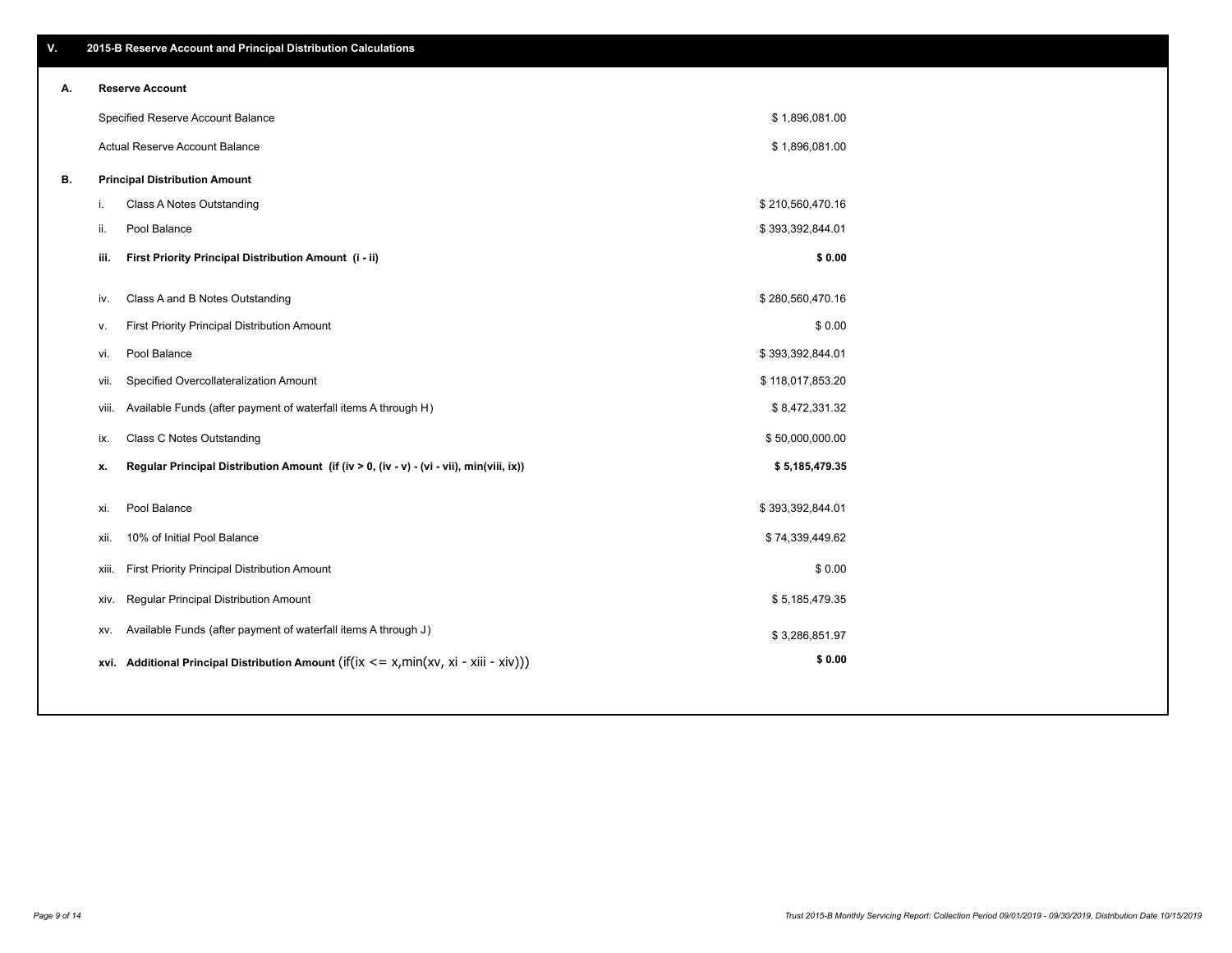|    |                                                                                   | Paid                 | <b>Funds Balance</b>             |
|----|-----------------------------------------------------------------------------------|----------------------|----------------------------------|
|    | <b>Total Available Funds</b>                                                      |                      | \$9,699,658.61                   |
| A  | <b>Trustee Fees</b>                                                               | \$0.00               | \$9,699,658.61                   |
| В  | <b>Servicing Fees</b>                                                             | \$257,417.37         | \$9,442,241.24                   |
| C  | i. Administration Fees<br>ii. Unreimbursed Administrator Advances plus any Unpaid | \$8,333.00<br>\$0.00 | \$9,433,908.24<br>\$9,433,908.24 |
| D  | Class A Noteholders Interest Distribution Amount                                  | \$569,910.25         | \$8,863,997.99                   |
| Е  | <b>First Priority Principal Payment</b>                                           | \$0.00               | \$8,863,997.99                   |
| F. | Class B Noteholders Interest Distribution Amount                                  | \$204,166.67         | \$8,659,831.32                   |
| G  | Class C Noteholders Interest Distribution Amount                                  | \$187,500.00         | \$8,472,331.32                   |
| H  | <b>Reinstatement Reserve Account</b>                                              | \$0.00               | \$8,472,331.32                   |
|    | Regular Principal Distribution                                                    | \$5,185,479.35       | \$3,286,851.97                   |
| J  | <b>Carryover Servicing Fees</b>                                                   | \$0.00               | \$3,286,851.97                   |
| Κ  | Additional Principal Distribution Amount                                          | \$0.00               | \$3,286,851.97                   |
| L. | Unpaid Expenses of Trustee                                                        | \$0.00               | \$3,286,851.97                   |
| М  | Unpaid Expenses of Administrator                                                  | \$0.00               | \$3,286,851.97                   |
| N  | Remaining Funds to the Residual Certificateholders                                | \$3,286,851.97       | \$0.00                           |

#### **Waterfall Conditions**

| А. |      | <b>Class C Noteholders' Interest Distribution Condition</b>                      |                  |  |
|----|------|----------------------------------------------------------------------------------|------------------|--|
|    |      | Pool Balance                                                                     | \$393,392,844.01 |  |
|    | Iİ.  | Class A and B Notes Outstanding                                                  | \$280,560,470.16 |  |
|    | iii. | Class C Noteholders' Interest Distribution Ratio (i / ii)                        | 140.22%          |  |
|    | iv.  | Minimum Ratio                                                                    | 110.00%          |  |
|    | v.   | Is the Class C Noteholders' Interest Distribution Condition Satisfied (iii > iv) | v                |  |

\* If the Class C Noteholders' Interest Distribution Condition is satisfied then the amount of interest accrued at the Class C Rate for the Accrual Period is Released on the distribution Date .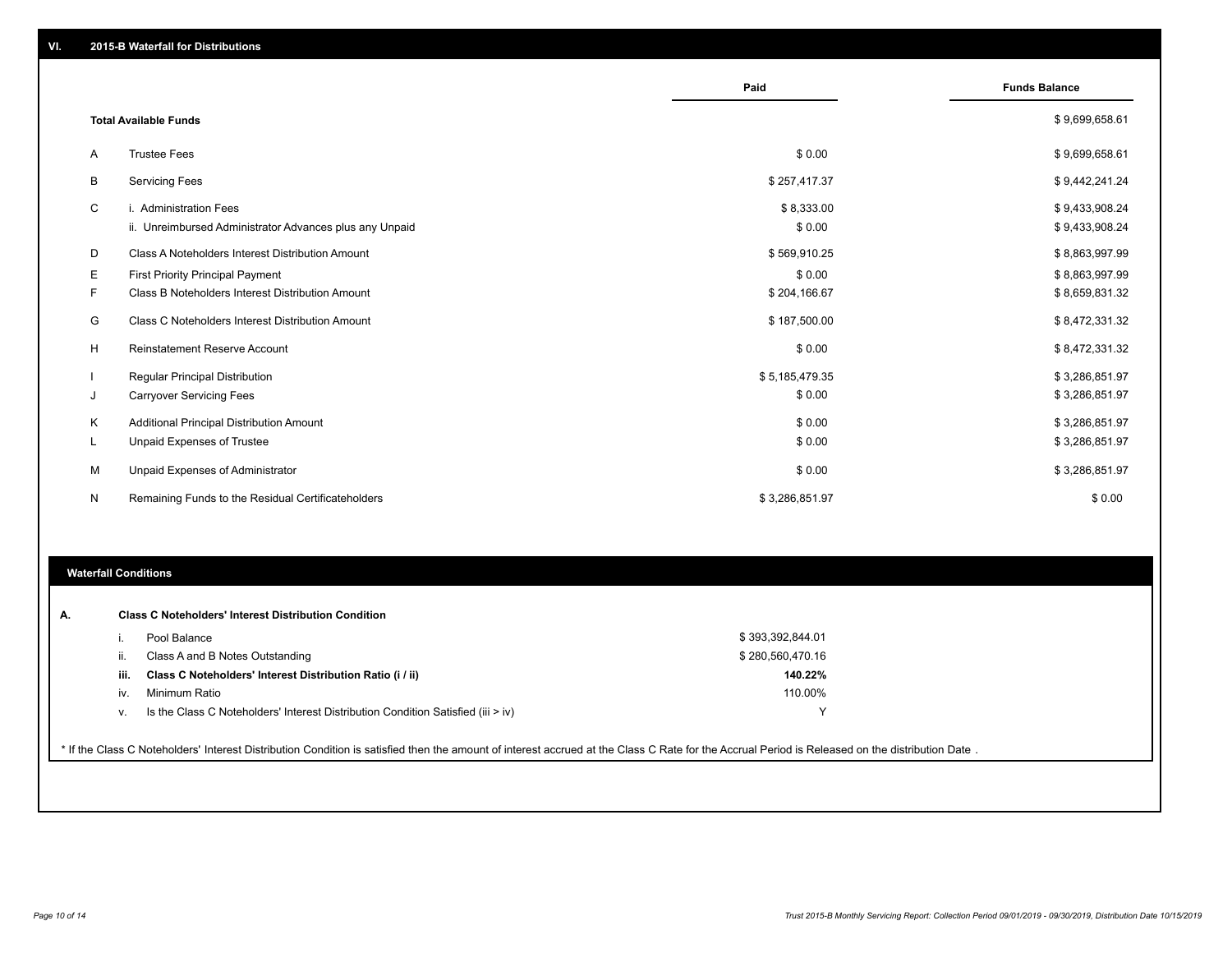# **VII. 2015-B Distributions**

#### **Distribution Amounts**

|                                                            | A <sub>2</sub> A        | A <sub>2</sub> B        | A <sub>3</sub>          |
|------------------------------------------------------------|-------------------------|-------------------------|-------------------------|
| Cusip/Isin                                                 | 78448QAB4               | 78448QAC2               | 78448QAD0               |
| <b>Beginning Balance</b>                                   | \$92,296,490.32         | \$43,263,979.84         | \$75,000,000.00         |
| Index                                                      | <b>FIXED</b>            | <b>LIBOR</b>            | <b>LIBOR</b>            |
| Spread/Fixed Rate                                          | 2.98%                   | 1.20%                   | 1.75%                   |
| Record Date (Days Prior to Distribution)                   | 1 NEW YORK BUSINESS DAY | 1 NEW YORK BUSINESS DAY | 1 NEW YORK BUSINESS DAY |
| Accrual Period Begin                                       | 9/15/2019               | 9/16/2019               | 9/16/2019               |
| <b>Accrual Period End</b>                                  | 10/15/2019              | 10/15/2019              | 10/15/2019              |
| Daycount Fraction                                          | 0.08333333              | 0.08055556              | 0.08055556              |
| Interest Rate*                                             | 2.98000%                | 3.22750%                | 3.77750%                |
| <b>Accrued Interest Factor</b>                             | 0.002483333             | 0.002599930             | 0.003042986             |
| <b>Current Interest Due</b>                                | \$229,202.95            | \$112,483.34            | \$228,223.96            |
| Interest Shortfall from Prior Period Plus Accrued Interest | $$ -$                   | $$ -$                   | $\frac{1}{2}$           |
| <b>Total Interest Due</b>                                  | \$229,202.95            | \$112,483.34            | \$228,223.96            |
| <b>Interest Paid</b>                                       | \$229,202.95            | \$112,483.34            | \$228,223.96            |
| <b>Interest Shortfall</b>                                  | $$ -$                   | $$ -$                   | $\mathsf{\$}$ -         |
| <b>Principal Paid</b>                                      | \$3,530,539.13          | \$1,654,940.22          | $\frac{1}{2}$           |
| <b>Ending Principal Balance</b>                            | \$88,765,951.19         | \$41,609,039.62         | \$75,000,000.00         |
| Paydown Factor                                             | 0.018388225             | 0.018388225             | 0.000000000             |
| <b>Ending Balance Factor</b>                               | 0.462322662             | 0.462322662             | 1.000000000             |

\* Pay rates for Current Distribution. For the interest rates applicable to the next distribution date, please see https://www.salliemae.com/about/investors/data/SMBabrate.txt.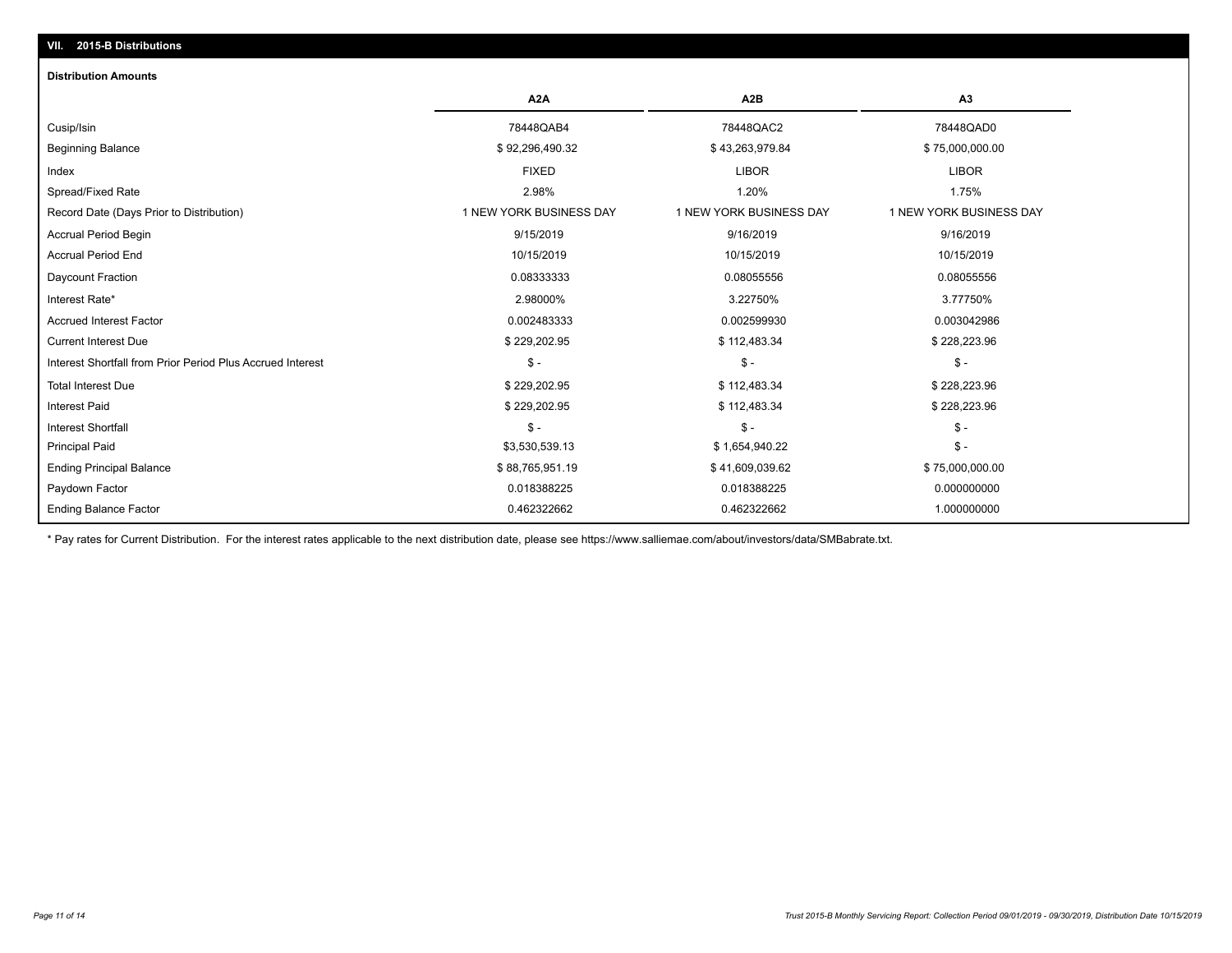| VII. 2015-B Distributions                                  |                         |                         |
|------------------------------------------------------------|-------------------------|-------------------------|
| <b>Distribution Amounts</b>                                |                         |                         |
|                                                            | в                       | C                       |
| Cusip/Isin                                                 | 78448QAE8               | 78448QAF5               |
| <b>Beginning Balance</b>                                   | \$70,000,000.00         | \$50,000,000.00         |
| Index                                                      | <b>FIXED</b>            | <b>FIXED</b>            |
| Spread/Fixed Rate                                          | 3.50%                   | 4.50%                   |
| Record Date (Days Prior to Distribution)                   | 1 NEW YORK BUSINESS DAY | 1 NEW YORK BUSINESS DAY |
| <b>Accrual Period Begin</b>                                | 9/15/2019               | 9/15/2019               |
| <b>Accrual Period End</b>                                  | 10/15/2019              | 10/15/2019              |
| Daycount Fraction                                          | 0.08333333              | 0.08333333              |
| Interest Rate*                                             | 3.50000%                | 4.50000%                |
| <b>Accrued Interest Factor</b>                             | 0.002916667             | 0.003750000             |
| <b>Current Interest Due</b>                                | \$204,166.67            | \$187,500.00            |
| Interest Shortfall from Prior Period Plus Accrued Interest | $\mathsf{\$}$ -         | $\mathcal{S}$ -         |
| <b>Total Interest Due</b>                                  | \$204,166.67            | \$187,500.00            |
| <b>Interest Paid</b>                                       | \$204,166.67            | \$187,500.00            |
| <b>Interest Shortfall</b>                                  | \$-                     | $\mathcal{S}$ -         |
| <b>Principal Paid</b>                                      | $$ -$                   | $\mathsf{\$}$ -         |
| <b>Ending Principal Balance</b>                            | \$70,000,000.00         | \$50,000,000.00         |
| Paydown Factor                                             | 0.000000000             | 0.000000000             |
| <b>Ending Balance Factor</b>                               | 1.000000000             | 1.000000000             |

\* Pay rates for Current Distribution. For the interest rates applicable to the next distribution date, please see https://www.salliemae.com/about/investors/data/SMBabrate.txt.